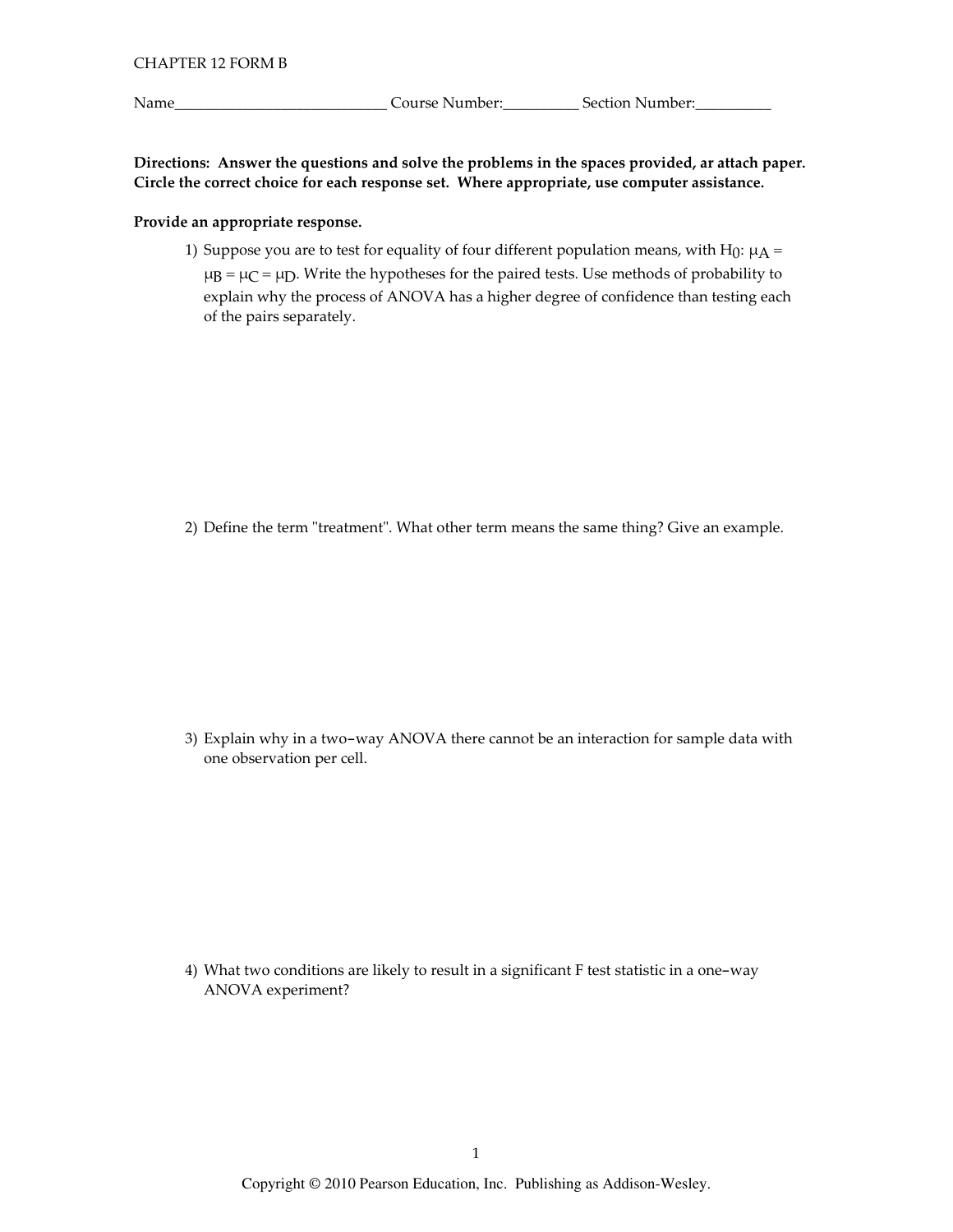Given below are the analysis of variance results from a Minitab display. Assume that you want to use a 0.05 significance level in testing the null hypothesis that the different samples come from populations with the same mean.

5) Find the critical value.

| Source DF SS MS F p              |  |         |           |           |
|----------------------------------|--|---------|-----------|-----------|
| Factor 3 13.500 4.500 5.17 0.011 |  |         |           |           |
| Error 16 13.925 0.870            |  |         |           |           |
| Total 19 27.425                  |  |         |           |           |
| A) 3.06                          |  | B) 8.70 | C) $5.42$ | D) $3.24$ |

6) What can you conclude about the equality of the population means?

| Source DF | SS                               | MS - | $-F$ | p |
|-----------|----------------------------------|------|------|---|
|           | Factor 3 13.500 4.500 5.17 0.011 |      |      |   |
| Error     | 16 13.925 0.870                  |      |      |   |
| Total     | 19 27.425                        |      |      |   |

A) Accept the null hypothesis since the p-value is less than the significance level.

B) Reject the null hypothesis since the p-value is greater than the significance level.

C) Reject the null hypothesis since the p-value is less than the significance level.

D) Accept the null hypothesis since the p-value is greater than the significance level.

# Test the claim that the samples come from populations with the same mean. Assume that the populations are normally distributed with the same variance.

7) A consumer magazine wants to compare the lifetimes of ballpoint pens of three different types. The magazine takes a random sample of pens of each type in the following table.

| Brand 1 | Brand 2 | Brand 3 |
|---------|---------|---------|
| 260     | 181     | 238     |
| 218     | 240     | 257     |
| 184     | 162     | 241     |
| 219     | 218     | 213     |

Do the data indicate that there is a difference in mean lifetime for the three brands of ballpoint pens? Use  $\alpha$  = 0.01.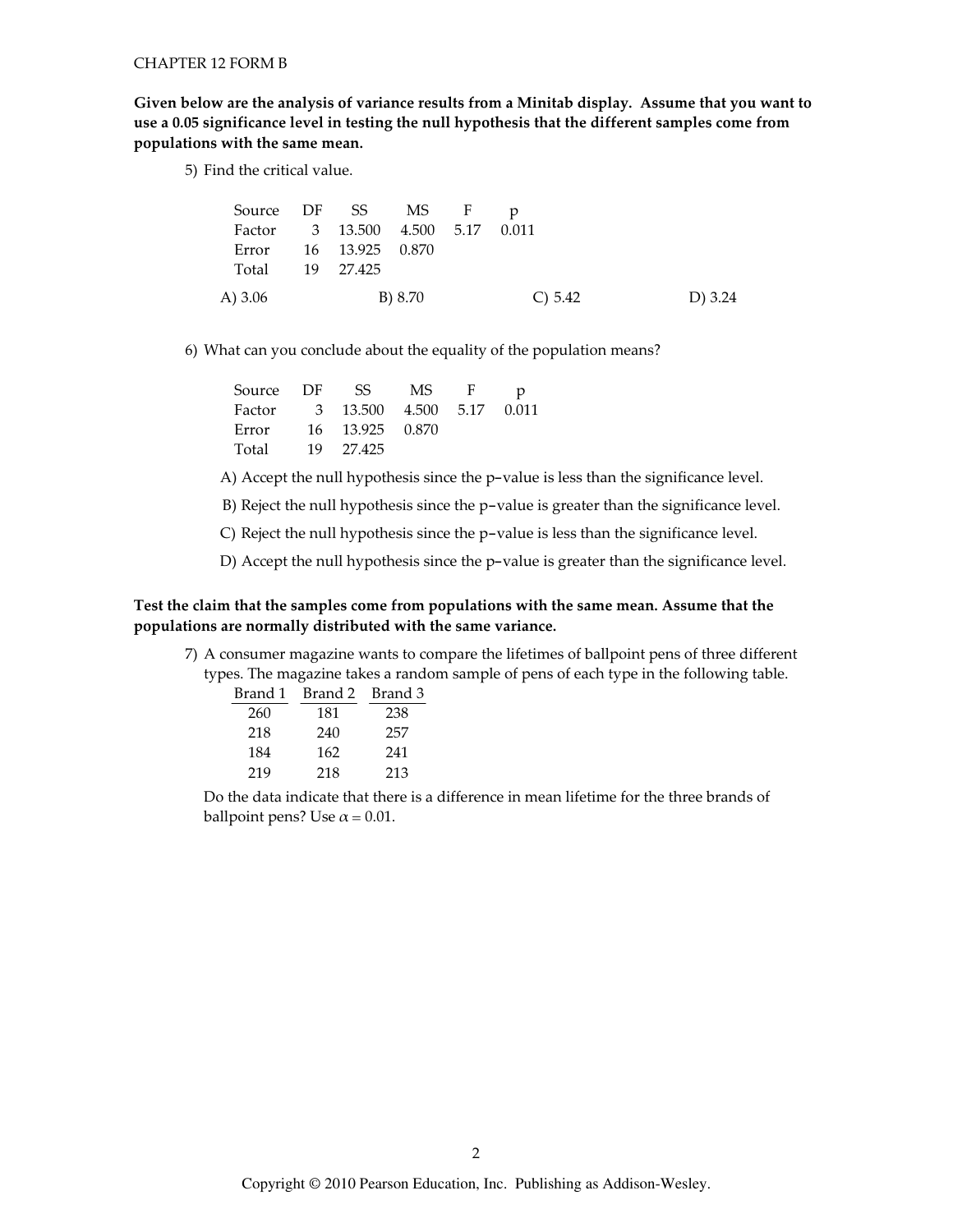8) At the 0.025 significance level, test the claim that the four brands have the same mean if the following sample results have been obtained.

| Brand A |    | Brand B Brand C Brand D |    |
|---------|----|-------------------------|----|
| 17      | 18 | 21                      | 22 |
| 20      | 18 | 24                      | 25 |
| 21      | 23 | 25                      | 27 |
| 22      | 25 | 26                      | 29 |
| 21      | 26 | 29                      | 35 |
|         |    | 29                      | 36 |
|         |    |                         | 37 |

## Provide an appropriate response.

 $\overline{a}$ 

9) At the same time each day, a researcher records the temperature in each of three greenhouses. The table shows the temperatures in degrees Fahrenheit recorded for one week.

| 71 | 67                                            |
|----|-----------------------------------------------|
| 69 | 63                                            |
| 72 | 62                                            |
| 72 | 61                                            |
| 65 | 60                                            |
| 73 | 62                                            |
| 71 | 59                                            |
|    | Greenhouse #1   Greenhouse #2   Greenhouse #3 |

i) Use a 0.05 significance level to test the claim that the average temperature is the same in each greenhouse.

ii) How are the analysis of variance results affected if  $8^\circ$  is added to each temperature listed for greenhouse #3?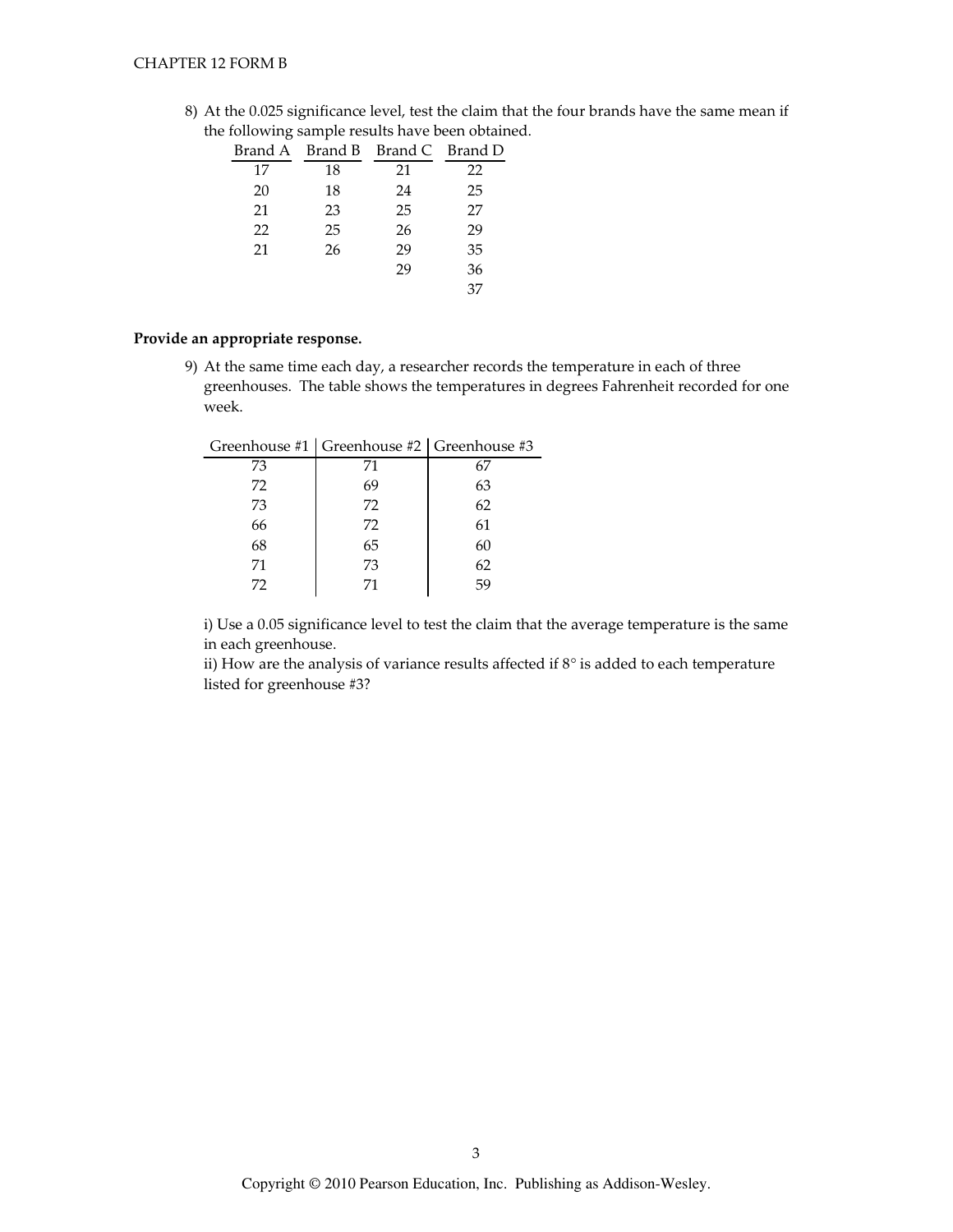#### Use the Minitab display to test the indicated claim.

10) A manager records the production output of three employees who each work on three different machines for three different days. The sample results are given below and the Minitab results follow.

|  | Employee             |                                                     |  |  |  |
|--|----------------------|-----------------------------------------------------|--|--|--|
|  | в<br>$\epsilon$<br>A |                                                     |  |  |  |
|  |                      | $1\quad 23, 27, 29\quad 30, 27, 25\quad 18, 20, 22$ |  |  |  |
|  |                      | Machine II 25, 26, 24 24, 29, 26 19, 16, 14         |  |  |  |
|  |                      | III 28, 25, 26 25, 27, 23 15, 11, 17                |  |  |  |

### **ANALYSIS OF VARIANCE ITEMS**

| DF            | SS     | MS     |
|---------------|--------|--------|
| $\mathcal{P}$ | 34.67  | 17.33  |
| $\mathcal{P}$ | 504.67 | 252.33 |
| 4             | 26.67  | 6.67   |
| 18            | 98.00  | 5.44   |
| 26            | 664.00 |        |
|               |        |        |

Assume that the number of items produced is not affected by an interaction between employee and machine. Using a 0.05 significance level, test the claim that the machine has no effect on the number of items produced.

11) A manager records the production output of three employees who each work on three different machines for three different days. The sample results are given below and the Minitab results follow.

|  | Employee |                                                        |               |  |
|--|----------|--------------------------------------------------------|---------------|--|
|  | A        |                                                        | $\mathcal{C}$ |  |
|  |          | $1 \quad 16, 18, 19 \quad 15, 17, 20 \quad 14, 18, 16$ |               |  |
|  |          | Machine II 20, 27, 29 25, 28, 27 29, 28, 26            |               |  |
|  |          | III $15, 18, 17$ $16, 16, 19$ $13, 17, 16$             |               |  |

## ANALYSIS OF VARIANCE ITEMS

| <b>SOURCE</b>      | DF | SS     | MS     |
|--------------------|----|--------|--------|
| <b>MACHINE</b>     | 2  | 588.74 | 294.37 |
| <b>EMPLOYEE</b>    | 2  | 2.07   | 1.04   |
| <b>INTERACTION</b> | 4  | 15.48  | 3.87   |
| <b>ERROR</b>       | 18 | 98.67  | 5.48   |
| <b>TOTAL</b>       | 26 | 704.96 |        |

Using a 0.05 significance level, test the claim that the interaction between employee and machine has no effect on the number of items produced.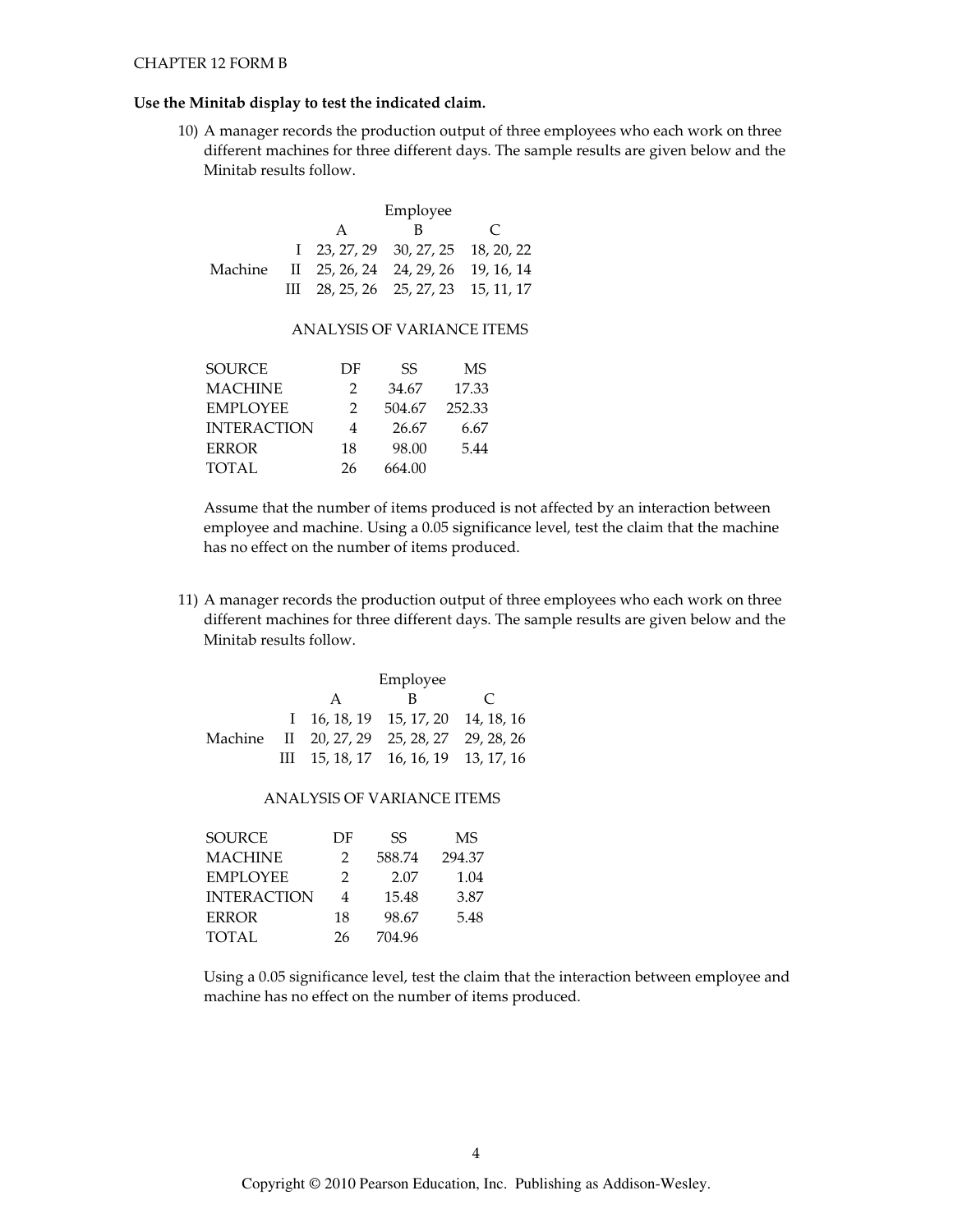12) A manager records the production output of three employees who each work on three different machines for three different days. The sample results are given below and the Minitab results follow.

|  | Employee                                          |                                                     |  |  |  |
|--|---------------------------------------------------|-----------------------------------------------------|--|--|--|
|  | R.<br>$\mathsf{A}$<br>$\mathcal{C}^{\mathcal{A}}$ |                                                     |  |  |  |
|  |                                                   | $1\quad 31, 34, 32\quad 29, 23, 22\quad 21, 20, 24$ |  |  |  |
|  |                                                   | Machine II 19, 26, 22 35, 33, 30 25, 19, 23         |  |  |  |
|  |                                                   | III 21, 18, 26 20, 23, 24 36, 37, 31                |  |  |  |

# ANALYSIS OF VARIANCE ITEMS

| <b>SOURCE</b>      | DF            | SS     | МS     |
|--------------------|---------------|--------|--------|
| <b>MACHINE</b>     | $\mathcal{P}$ | 1.19   | .59    |
| <b>EMPLOYEE</b>    | $\mathcal{P}$ | 5.85   | 2.93   |
| <b>INTERACTION</b> | 4             | 710.81 | 177.70 |
| <b>ERROR</b>       | 18            | 160.00 | 8.89   |
| TOTAL              | 26            | 877.85 |        |
|                    |               |        |        |

Assume that the number of items produced is not affected by an interaction between employee and machine. Using a 0.05 significance level, test the claim that the choice of employee has no effect on the number of items produced.

# Use the data in the given table and the corresponding Minitab display to test the hypothesis.

13) The following table entries are the times in seconds for three different drivers racing on four different tracks. Assuming no effect from the interaction between driver and track, test the claim that the track has no effect on the time. Use a 0.05 significance level.

|                     |    | Track 1 Track 2 Track 3 Track 4 |       |       |         |
|---------------------|----|---------------------------------|-------|-------|---------|
| Driver 1            | 72 | 70                              | 68    | 71    |         |
| Driver <sub>2</sub> | 74 | 71                              | 66    | 72    |         |
| Driver 3            | 76 | 69                              | 64    | 70    |         |
|                     |    |                                 |       |       |         |
| Source              | DF | SS                              | MS    | F     | р       |
| Driver              | 2  | 2                               | 1     | 0.33  | 0.729   |
| Track               | 3  | 98.25                           | 32.75 | 10.92 | 0.00763 |
| Error               | 6  | 18                              | 3     |       |         |
| Total               | 11 | 118.25                          |       |       |         |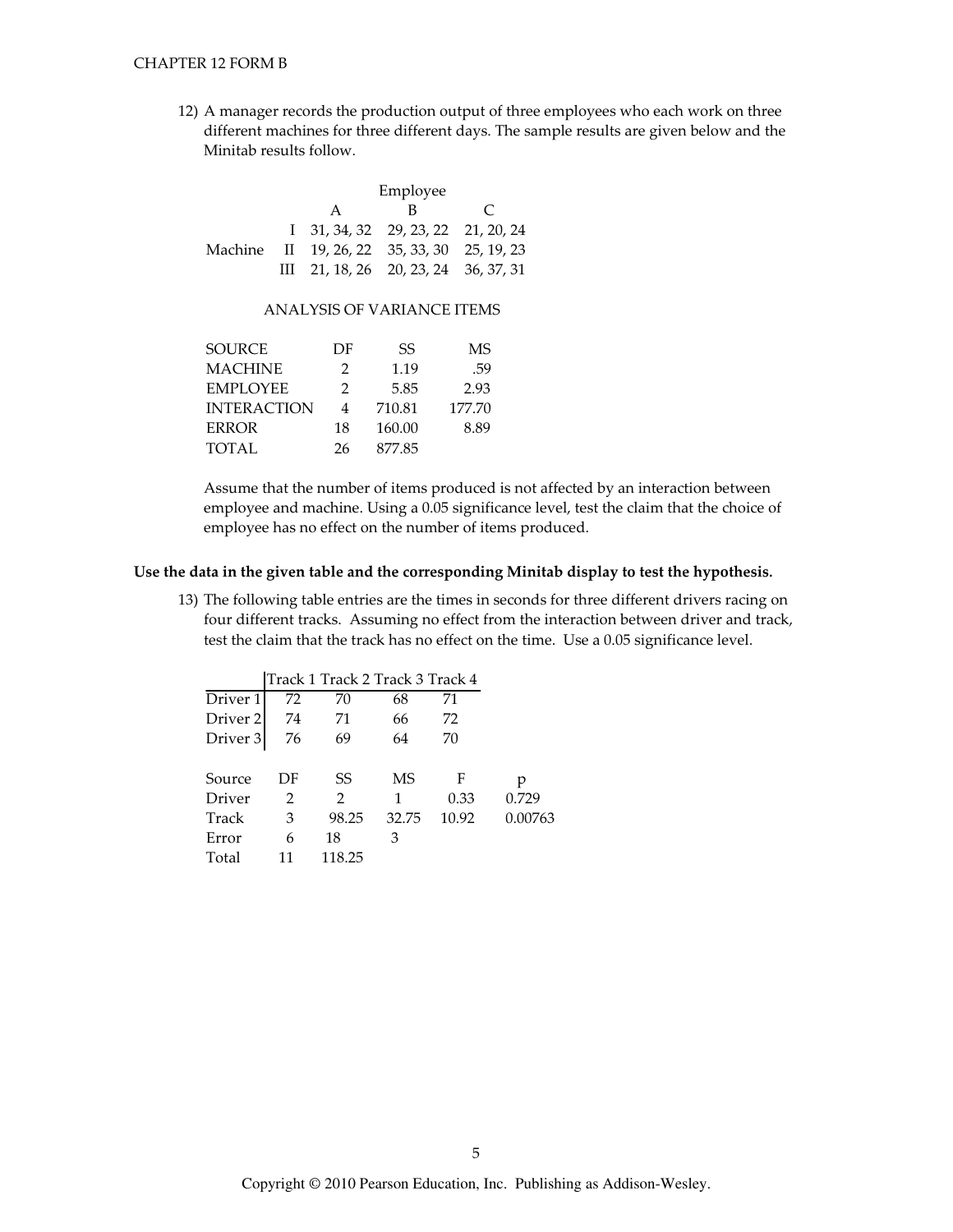14) The following table entries are test scores for males and females at different times of day. Assuming no effect from the interaction between gender and test time, test the claim that males and females perform the same on the test. Use a 0.05 significance level.

|        |    |       |       |        |        | 6 a.m. – 9 a.m. 9 a.m. – 12 p.m. 12 p.m. – 3 p.m. 3 p.m. – 6 p.m. |
|--------|----|-------|-------|--------|--------|-------------------------------------------------------------------|
| Male   | 87 |       | 89    |        | 92     | 85                                                                |
| Female | 72 |       | 84    |        | 94     | 89                                                                |
|        |    |       |       |        |        |                                                                   |
| Source | DF | SS    | MS    |        |        |                                                                   |
| Gender | 1  | 24.5  | 24.5  | 0.6652 | 0.4745 |                                                                   |
| Time   | 3  | 183   | 61    | 1.6561 | 0.3444 |                                                                   |
| Error  | 3  | 110.5 | 36.83 |        |        |                                                                   |
| Total  |    | 318   |       |        |        |                                                                   |

### Provide an appropriate response.

15) The following data show annual income, in thousands of dollars, categorized according to the two factors of gender and level of education. Test the null hypothesis of no interaction between gender and level of education at a significance level of 0.05.

|                                | Female         | Male           |
|--------------------------------|----------------|----------------|
| High school                    | 23, 27, 24, 26 | 25, 26, 22, 24 |
| College                        | 28, 36, 31, 33 | 35, 32, 39, 28 |
| Advanced degree 41, 38, 43, 49 |                | 35, 50, 47, 44 |

16) The following data shows the yield, in bushels per acre, categorized according to three varieties of corn and three different soil conditions. Assume that yields are not affected by an interaction between variety and soil conditions, and test the null hypothesis that variety has no effect on yield. Use a 0.05 significance level.

|           | Plot 1    | Plot 2    | Plot 3    |
|-----------|-----------|-----------|-----------|
| Variety 1 | 156, 167, | 162, 160, | 145, 151, |
|           | 170, 162  | 169, 168  | 148, 155  |
| Variety 2 | 172, 176, | 179, 186. | 161, 162, |
|           | 166, 179  | 160, 176  | 165, 170  |
| Variety 3 | 175, 157, | 178, 170, | 169, 165, |
|           | 179, 178  | 172, 174  | 170, 169  |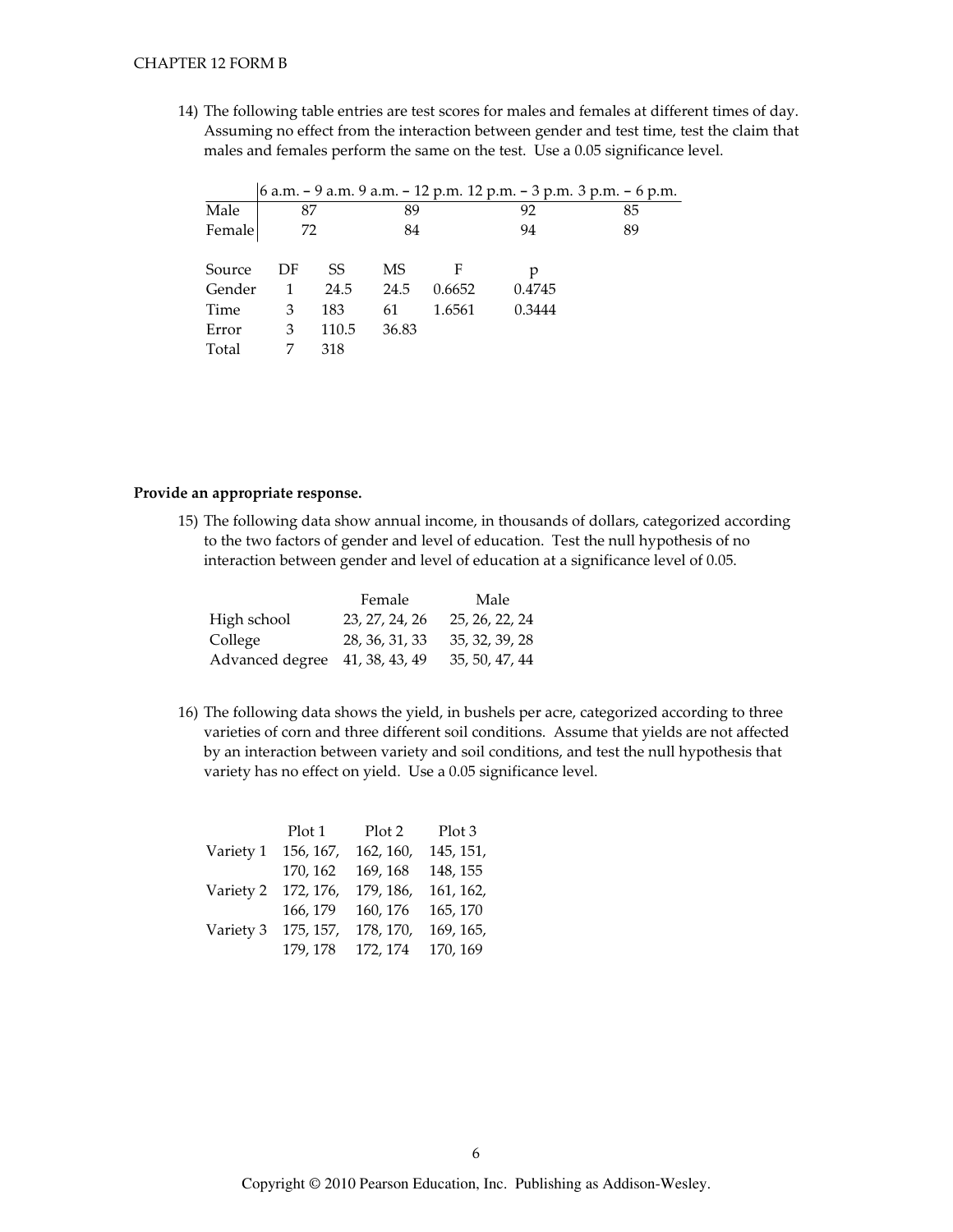17) The following data contains task completion times, in minutes, categorized according to the gender of the machine operator and the machine used.

|                         | Male Female |
|-------------------------|-------------|
| Machine 1 15, 17 16, 17 |             |
| Machine 2 14, 13 15, 13 |             |
| Machine 3 16, 18 17, 19 |             |

The ANOVA results lead us to conclude that the completion times are not affected by an interaction between machine and gender, and the times are not affected by gender, but they are affected by the machine. Change the table entries so that there is no effect from the interaction between machine and gender, there is no effect from the machine used, and there is no effect from the gender of the operator.

18) The following data contains task completion times, in minutes, categorized according to the gender of the machine operator and the machine used.

Male Female Machine 1 15, 17 16, 17 Machine 2 14, 13 15, 13 Machine 3 16, 18 17, 19

Assume that two-way ANOVA is used to analyze the data. How are the ANOVA results affected if the times are all doubled?

#### 19) Provide an appropriate response.

What advantage do confidence intevals offer to one-way ANOVA?

#### 20) Provide an appropriate response.

What is the difference between the "omnibus" F test used here for one-way ANOVA and the homogeneity F test used in Chapter 9?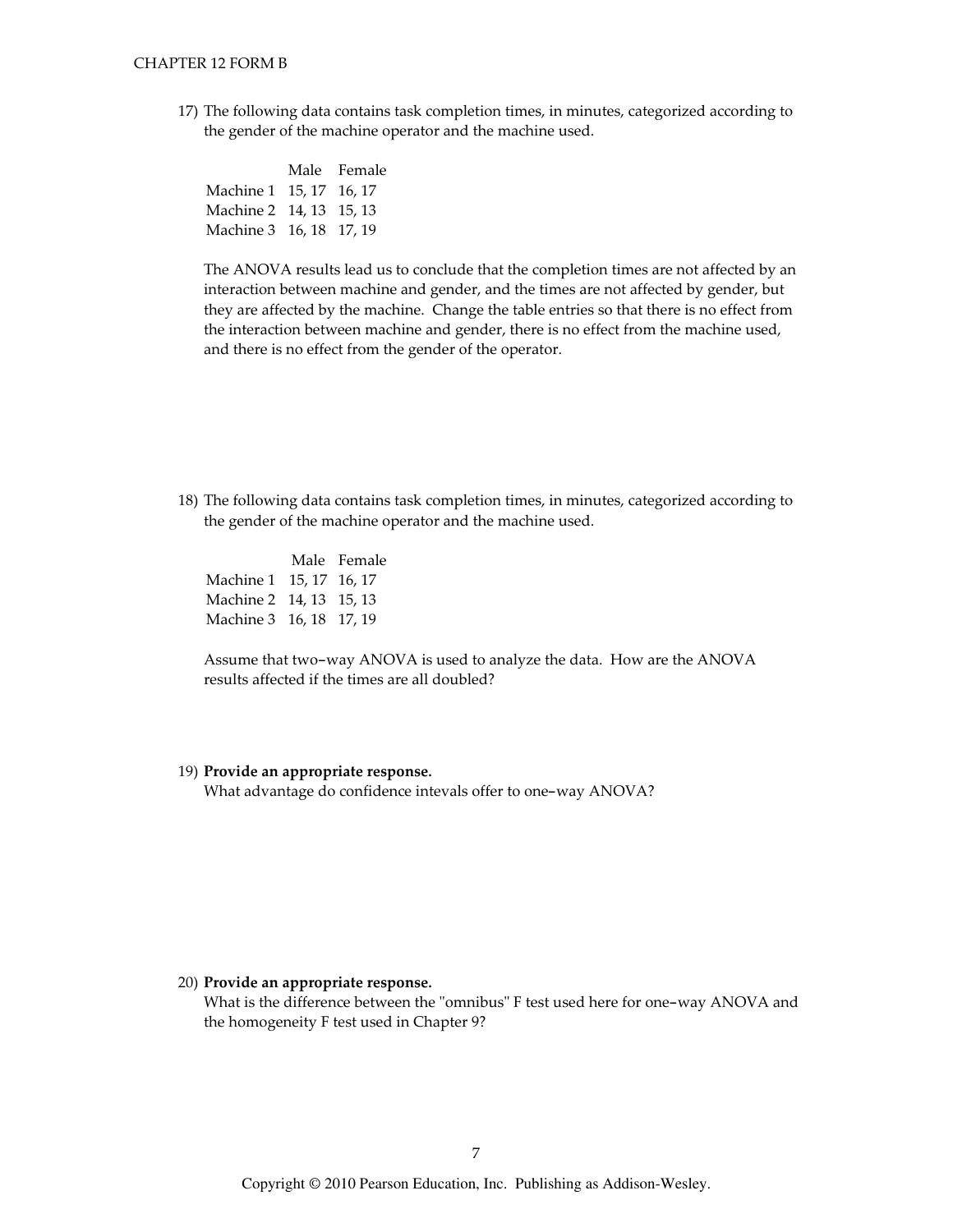# Answer Key Testname: CHAPTER 12 FORM B

- 1) The six paired hypotheses are  $\mu$ A =  $\mu$ B,  $\mu$ A =  $\mu$ C,  $\mu$ A =  $\mu$ D,  $\mu$ B =  $\mu$ C,  $\mu$ B =  $\mu$ D,  $\mu$ C =  $\mu$ D. Suppose we test each with a 5% significance level (95% confidence level). Then, the degree of confidence for all six would be  $(0.95)^6$  or 0.735, yielding an excessively high risk of a type I error. ANOVA maintains the 5% significance level while testing equivalence of all four
- 2) A treatment (also known as a factor) is a property or characteristic that allows us to distinguish the different populations from one another. Examples will vary. Possible example: Engine type distinguished according to three models is a factor, whose associated experiment is to determine fuel efficiency.
- 3) Variation within each cell of a two-way design does not exist when there is only one observation per cell. Therefore, the measures dependent on cell variation, such as the mean sum of squares, cannot be calculated for an interaction between the two variables.
- 4) Large sample sizes coupled with substantial variation between sample means could cause a significant F ratio, especially if the pooled variation within samples is not exceedingly high.
- $5) D$
- $6)$  C
- 7) Test statistic: F = 1.620. Critical value: F = 8.0215. P-value:  $p = 0.251$ . Fail to reject the claim of equal means. The data do not provide sufficient evidence to conclude that there is a difference in the mean lifetimes of the three brands of ballpoint pen.
- 8) H<sub>0</sub> :  $\mu$ 1 =  $\mu$ 2 =  $\mu$ 3 =  $\mu$ 4. H<sub>1</sub> : The means are not all equal. P-value: p = 0.00285.

Test statistic:  $F = 6.69863$ . Critical value:  $F = 3.9034$ .

Reject the null hypothesis. There is sufficient evidence to warrant rejection of the claim that the four brands have the same mean.

9) i) Reject the claim that the average temperature is the same in each greenhouse since  $F = 24.2899 > F_{0.05}(2, 18) = 3.5546.$ 

ii) Accept the claim that the average temperature is the same in each greenhouse since  $F = 0.12809 < F_{0.05}(2, 18) = 3.5546.$ 

- 10)  $H_0$ : There is no machine effect.
	- $H_1$ : There is a machine effect.
	- Test statistic:  $F = 3.1857$ . Critical value:  $F = 3.5546$ .

Fail to reject the null hypothesis. The type of machine does not appear to have an effect on the number of items produced.

11)  $H_0$ : There is no interaction effect.

```
H_1: There is an interaction effect.
```
Test statistic:  $F = 0.7062$ . Critical value:  $F = 2.9277$ .

Fail to reject the null hypothesis. There does not appear to be an interaction effect.

12)  $H_0$ : There is no employee effect.

 $H_1$ : There is an employee effect.

Test statistic:  $F = 0.3296$ . Critical value:  $F = 3.5546$ .

Fail to reject the null hypothesis. There does not appear to be an employee effect.

- 13) H<sub>0</sub>: There is no track effect. H<sub>1</sub>: There is a track effect. The P-value is 0.00763, which is less than 0.05. We reject the null hypothesis; it appears that the track does effect the racing times.
- 14)  $H_0$ : There is no gender effect.  $H_1$ : There is a gender effect. The P-value is 0.4745, which is greater than 0.05. We fail to reject the null hypothesis; it appears that the scores are not affected by gender.